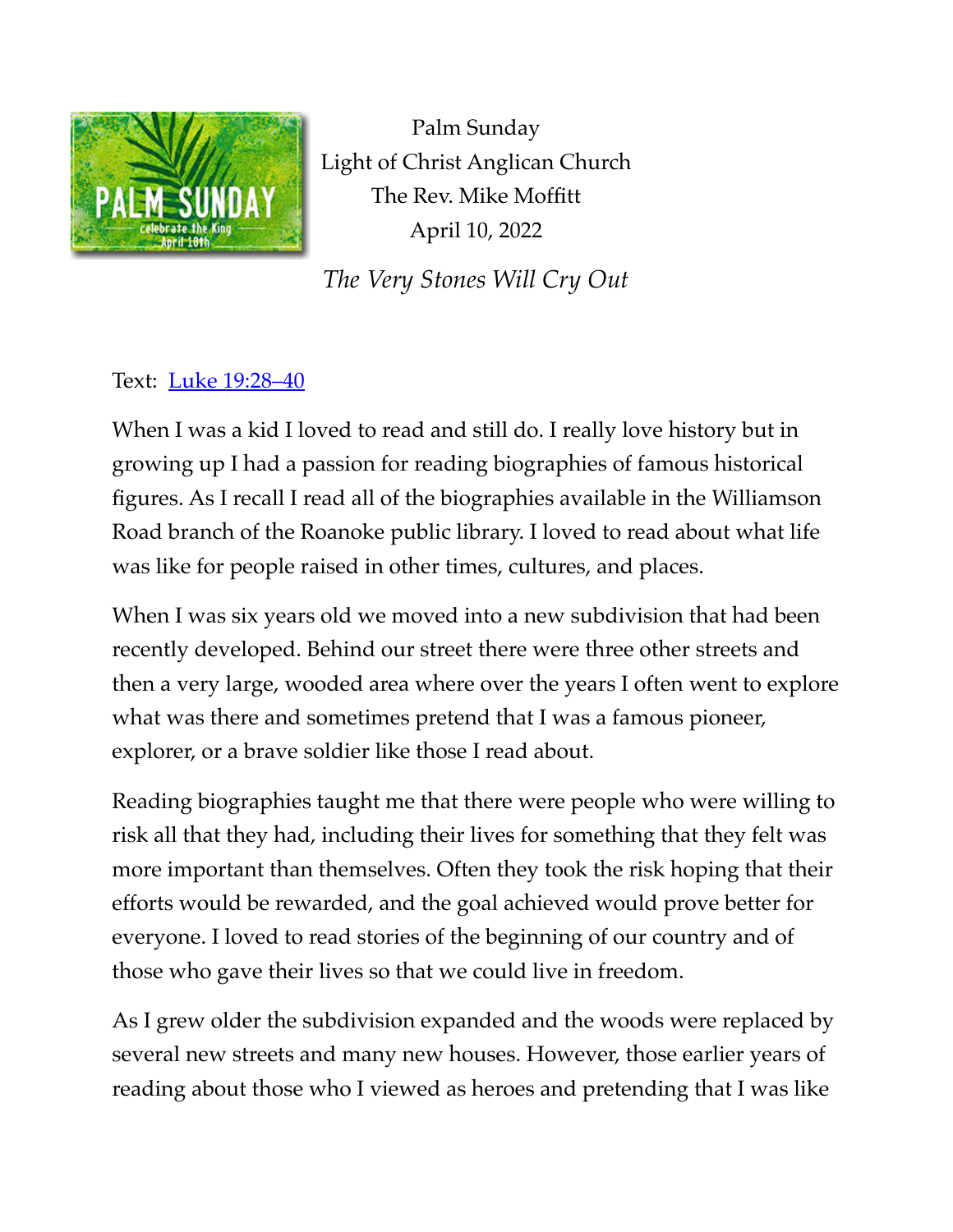them as I played in the woods helped fashion me. After I became a Christian I started reading biographies of famous men and women who lived their lives to glorify the God who had not only saved them from their sins and therefore Hell but introduced them to what life really was intended to be. A life where through Christ they could develop an intimate relationship with God that changed their focus from themselves to God and their neighbor.

To this day I still love to read or listen to stories about famous Christians who laid down their lives so that others might know and understand God's holy word and Jesus Christ as Savior and Lord.

In **Hebrews 11** the author writes about those down through the ages who have been examples of faith in the Word of God and His faithfulness to them. The whole chapter lists person after person who moved in faith and obedience to the commands of God because they believed that He was exactly who He claimed to be. They were willing to live and die, sometimes in horrible ways for the glory of God and the joy of presenting the hope of God found in Jesus Christ to those who were without hope.

Chapter 12 of Hebrews begins with.

*Therefore, since we surrounded by so great a cloud of witnesses, let us also lay aside every weight, and sin which clings so closely, and let us run with endurance the race set before us, looking to Jesus, the founder and perfector of our faith, who for the joy set before Him endured the cross, despising the shame, and is seated at the right hand of the throne of God.*

I love this exhortation that believers should consider those who have gone before them in faithfulness, but I find myself adding to that list those who are far more current than the list in Hebrews 11. I have many that I could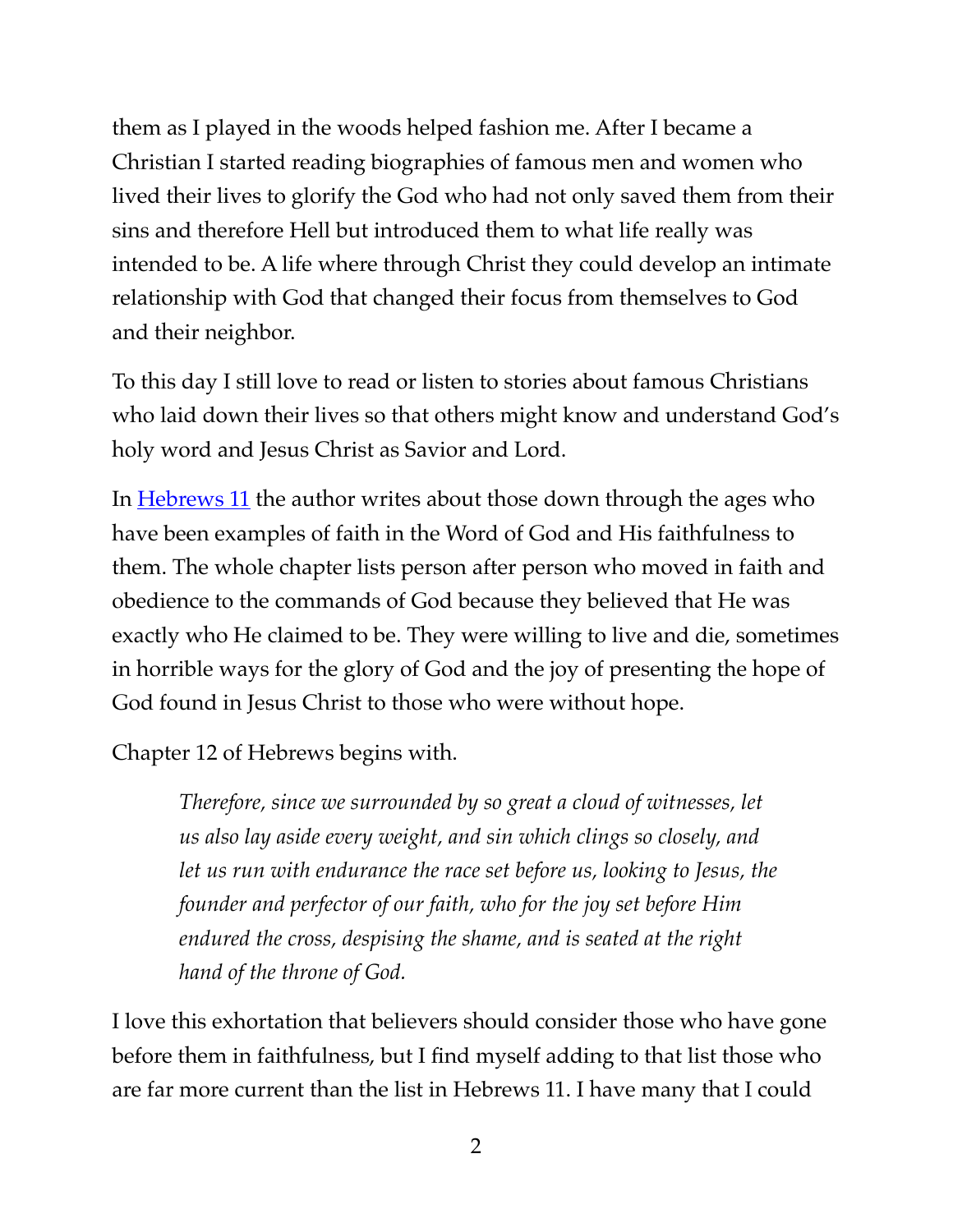name who have diligently given their lives to the proclamation of the word of God and the truth claims within it. One of them is J.I. Packer, he wrote in *Evangelism and the Sovereignty of God,*

A God whom we could understand exhaustively, and whose revelation of Himself confronted us with no mysteries whatsoever, would be a God in man's image, and therefore an imaginary God, not the God of the Bible at all.

I believe that many who would confess themselves to be Christians have settled for a much smaller view of God, a god who is more easily managed and reminiscent of a kind old grandfather figure. During this Lenten season we have considered the reality of our sin and the absolute need for a Savior. Our focus has been on the power of the cross to set us free from sin and death, something we could not do for ourselves. It reminds us that only in Christ Jesus can we come to God by faith, in repentance and find salvation.

 I wanted to begin this sermon this way as a reminder that this Holy Week points us to the reality of the cross. This should continue to impact our walk with the Lord on a daily basis. In other words, it should change us. We will never be in the place where we have all of God that we need. We need all of Him that He is willing to pour into us. If we are to be the living witnesses of Christ to a lost and dying world we must become more like Him and less like the world.

I've been reminded of that the past few weeks. I have seen several Church marquees inviting people to bring their children to an Easter Egg hunt and I assume that many will be giving their children Easter baskets full of candy. Don't misunderstand me, I do like candy but can't find any reason to eat it in remembrance or celebration of the resurrection of Jesus Christ.

3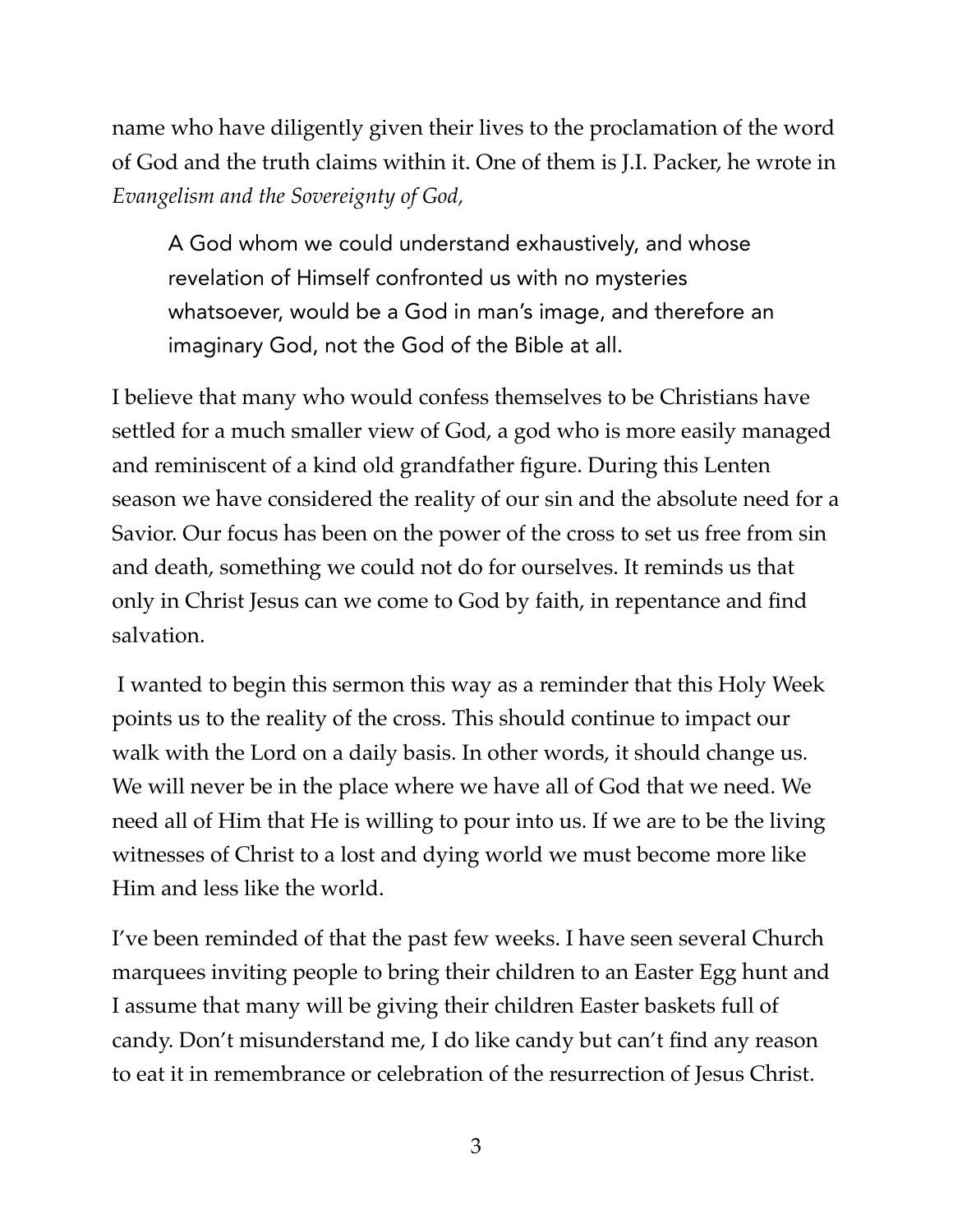As I consider the agony on the cross I find no reason to think of an imaginary rabbit—who lays eggs. This week we must ask God's Spirit to refocus our minds on what it cost our Savior to pay for our sins and what it has cost millions since then to continue the proclamation of the Good News of the Gospel. We need to ask God to refocus our hearts on His majesty, glory, power, mercy and love, and that He will anoint us to be the ones who lay down our lives for the glory of God and the benefit of our neighbors.

Today is Palm Sunday and we enter what is known to the church as "Holy Week." Since Ash Wednesday on March 2nd we have been in the season of Lent, which will end on April 14th, Maundy Thursday. We have focused on the cross of Christ while we remember that it was our sin that put Jesus there.

This year's Palm Sunday lectionary readings followed the drama from the "Triumphal Entry" into Jerusalem as we processed into the church, but then the Gospel lesson after we begin takes us through the last few days in Jesus' life to his betrayal. In our gospel reading this morning you have had the story read to you in its entirety. Now, for a few moments longer, we will consider the implications and importance of the greatest story of selfsacrifice ever told.

Jesus knew the prophecies foretelling his coming yet acted with love and courage knowing fully what would happen to him. Consider a few descriptions from our reading of  $\frac{Isaiah}{52 \& 53}$ ,

*His appearance was so marred, beyond human semblance, and his form beyond that of the children of mankind… He was despised and rejected by men, a man of sorrows acquainted with grief… but he was pierced for our transgressions; he was crushed for our iniquities… he was oppressed, and he was afflicted, yet he opened not*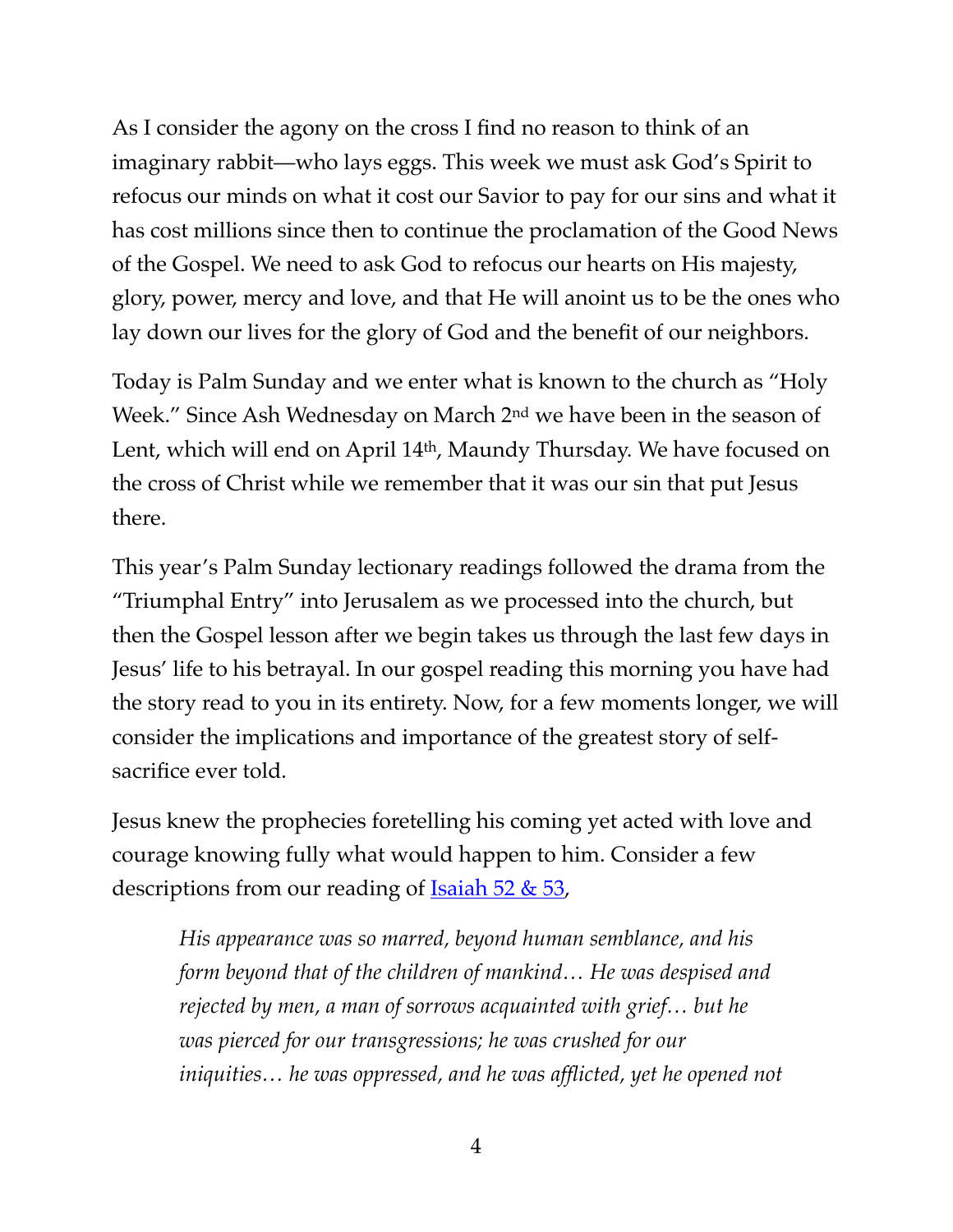*his mouth, like a lamb he is led to the slaughter…Yet it was the will of the Lord to crush him, he has put him to grief…*

Jesus knew that what he had to do must be done alone. Though there were many who assured him that they would stand with him no matter what. In [Luke 22:33,](https://www.biblegateway.com/passage/?search=Luke+22:31-34&version=ESV) Simon Peter tells Jesus that he was ready to go to prison or even die for him. I have no doubt that he actually believed that he would respond with courage and even die for his Master. Jesus knew better and told him that in reality Peter would deny three times that he even knew him. Jesus knew that even the Father would turn away from him as he bore the sins of the world upon himself, by becoming sin.

You and I can read the accounts in the story, but we still have no way to fully understand the implications of what that meant for Jesus. There had never been even one moment where the Trinity had not lived in perfect unity, Father, Son, and Holy Spirit. Now for the first time the Father, who is perfect purity, righteousness and holiness would have to turn away from his beloved Son in the moment of his great need.

Since the fall of man in the Garden of Eden there had never been a human who was perfect in purity and sinless, until Jesus. Because of that we can't really understand how sin can be such an affront to God. To many, this whole scenario seems foolish and an overblown reaction on the part of God. More like a petulant child. Couldn't he just live and let live? Was all this death and sorrow, and talking about wrath, justice and hell really necessary?

The holiness and purity of God is something we have no capacity to thoroughly understand, but many places in Scripture show that God cannot reveal Himself to us physically at present or our human bodies would simply be consumed.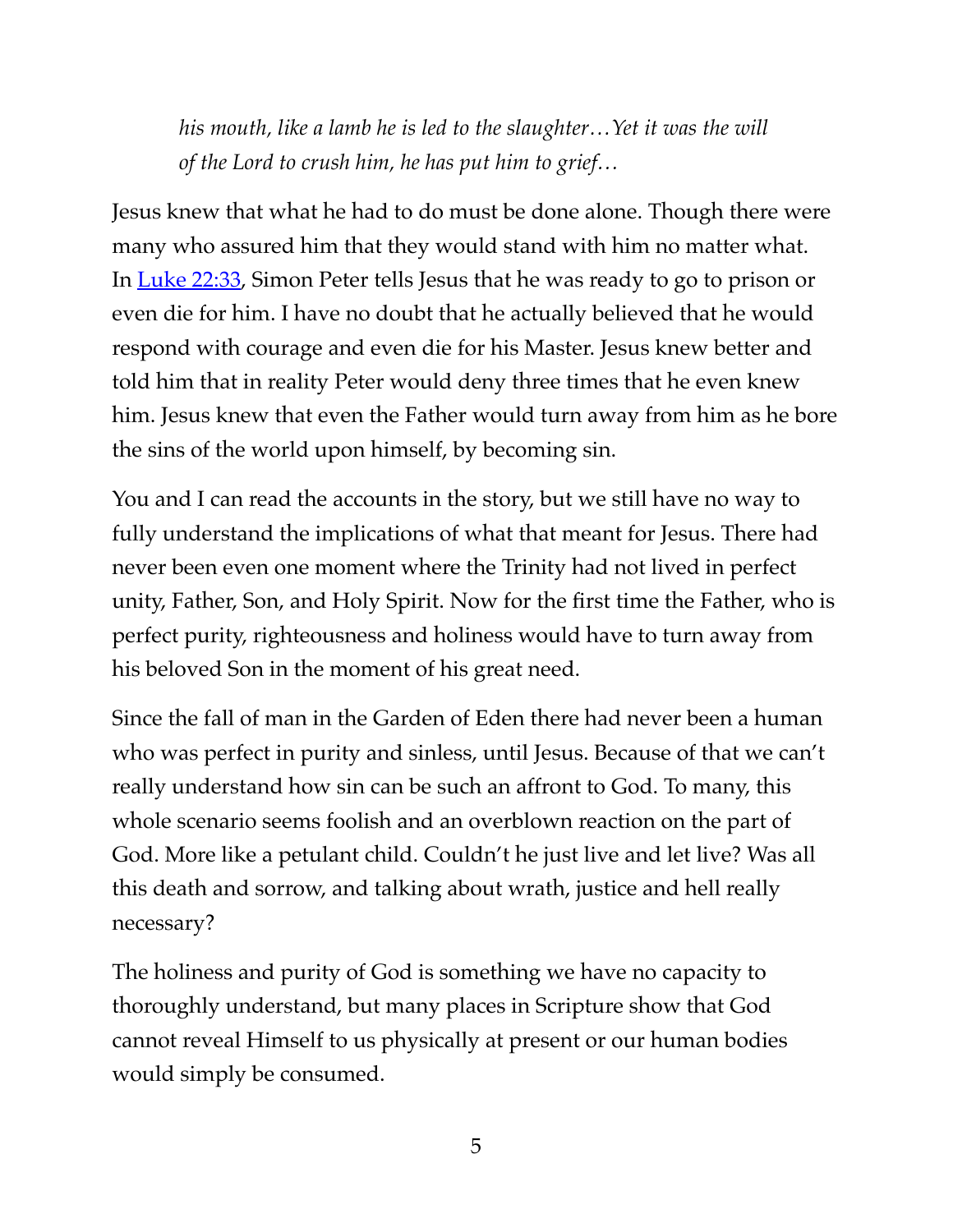When Adam was created, he did live in the presence of God and things were vastly different. However, when Adam choose to disobey God, his relationship and existence before God was fractured and death entered the created world for the first time. Since that moment, God has been forced to distance Himself from us for our own survival—this is actually an act of mercy from God! We can't be in the full presence of the God who is without sin, morally completely pure, and undefiled in any way.

The fact that men and women don't see the "big deal" is actually a perfect example of their blindness and the reason that Jesus, the perfect "God/ Man" had to come to pay a price we couldn't pay.

In our fallen condition only Jesus could restore the breach or chasm between us and the God who is Holy. It's hard for me to understand why he would do it, but we can see that what was done on our behalf was done intentionally. In our Epistle reading from Philippians 2:6–8,

*Christ Jesus, who though he was in the form of God, did not count equality with God a thing to be grasped, but he emptied himself by taking the form of a servant, being born in the likeness of men. And being found in human form, he humbled himself by becoming obedient to the point of death, even death on a cross.*

Essentially, God was willing to come to us in human form and dwell in our midst, put up with our arrogant, selfish and foolish nature, and die for us. For those of us who have been Christians a long time, we are accustomed to hearing certain passages read during this time of year. We have learned to identify those passages of scripture, Psalms or prophecies that are Messianic in their reference. It serves as a reminder that we can see the history of redemption unfolding and moving ever forward toward the day when Jesus will return, and all things will be made new. But the concern is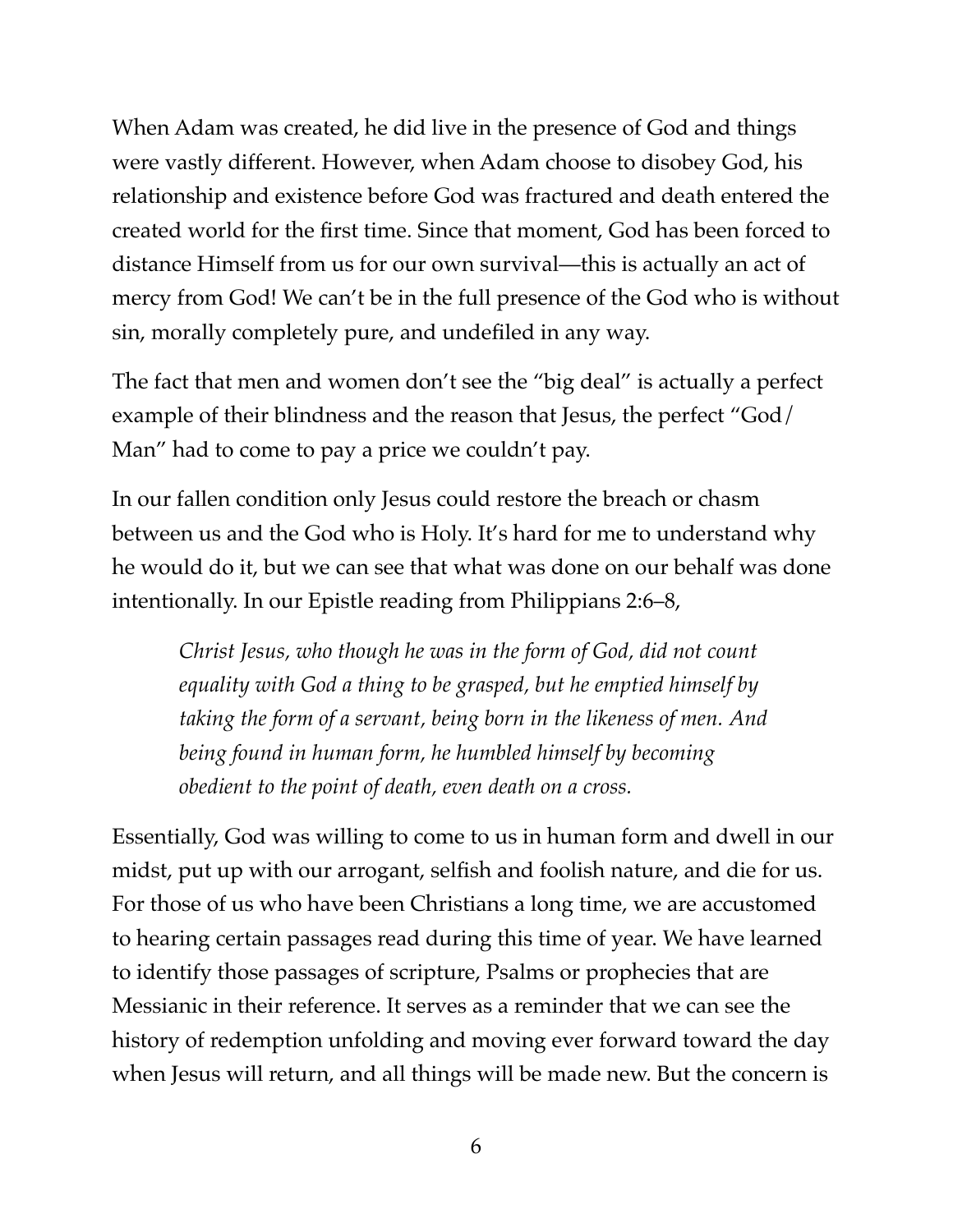— does this familiarity with these scriptures and their themes still move our hearts and bring us to our knees in repentance and praise?

We read together **[Psalm 22](https://www.biblegateway.com/passage/?search=Psalm+22:1%E2%80%9311&version=ESV)** this morning and from the first verse we are reminded of the words of Jesus on the cross as he experienced the wrath of the Father poured out upon him because of our sin. It's sobering to consider but is nothing like what it meant to Jesus when He read those words knowing they referred to him.

Consider Psalm 22:1, 7–8, 10–11,

*My God, my God, why have you forsaken me? Why are you so far from saving me, from the words of my groaning? 7All who see me mock me; they make mouths at me; they wag their heads; 8He trusts In the Lord; let him deliver him; let him rescue him, for he delights in him! 10On you was I cast from my birth, and from my mother's womb you have been my God. 11Be not far from me, for trouble is near, and there is none to help."*

It's the cry of agony, of someone bereft of all hope and Jesus was willing to go through this moment that you and I could not begin to comprehend. Why? Because this was the only way that we could escape an eternity of this type of agony, where there is "no God." That is the description of Hell, and he was willing to go there so that we could avoid it. Even though we can understand that Hell is a place that we wouldn't want to go to, I don't believe that we can have any sense of what it would be like. It's a place where God removes his saving presence entirely, for eternity. No hope of any relief, just the eternal wrath of God on those who have rejected him.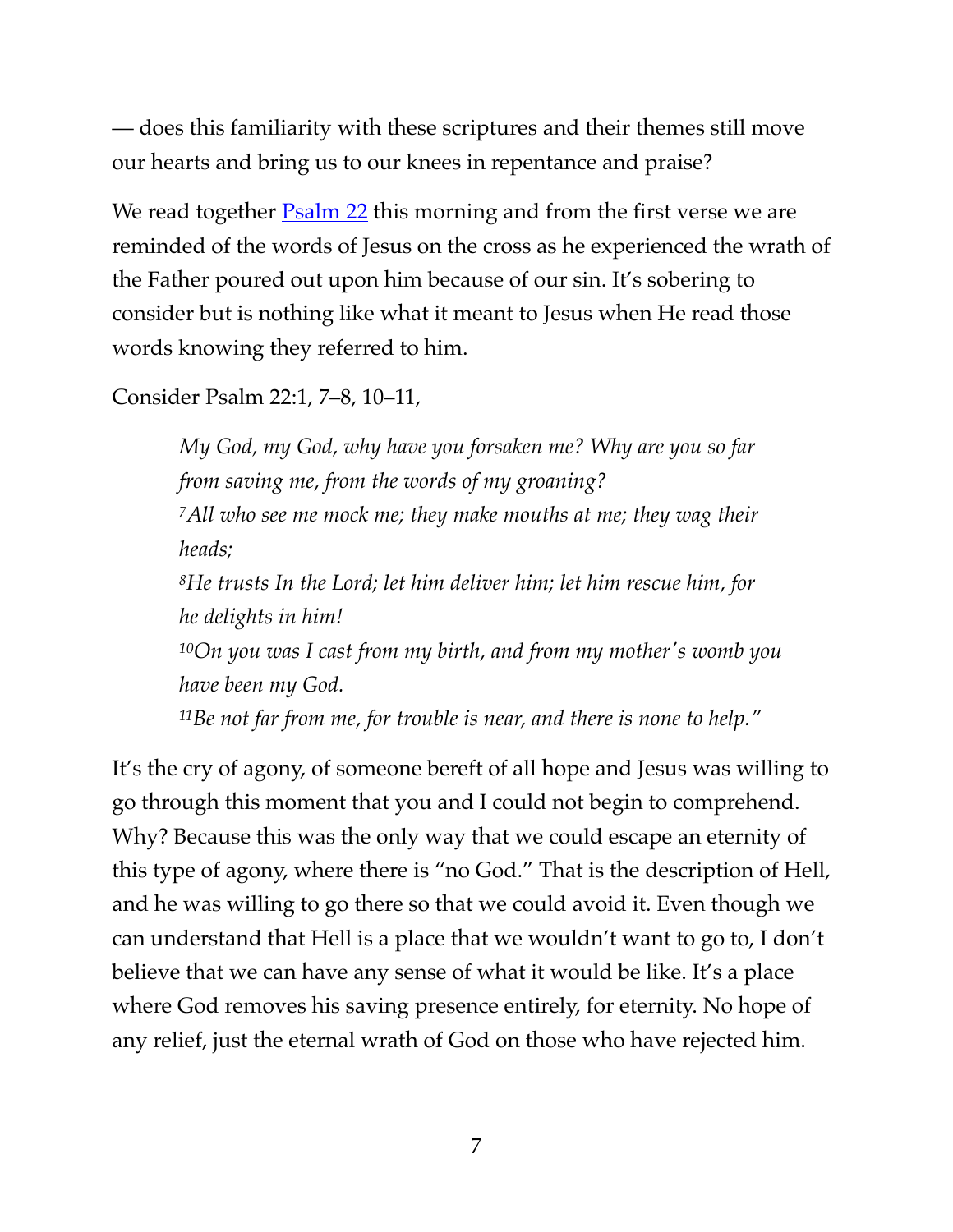We have never experienced that and when we put our faith and trust in Jesus Christ, we never will have to. In speaking to others about their need for Christ and the penalty of rejecting God's free gift, some have said to me that they have already experienced Hell on earth. Clearly, they had experienced some terrible tragedies but the worst situations on earth do not compare to an eternity of "no God."

Today we can merely turn on the news or go online to a steady diet of many stories where people have turned from godly virtue and embraced a level of evil that is startling. Right now we read of war in Ukraine with Russia and the possibility of war breaking out in other places around the world.

It's madness and leaves many without any hope for the future. In our own country we are seeing many of those in leadership resisting the very law of God that was the foundation of our country and insisting that those who love God's word and teach that Jesus Christ is the only way to salvation are bigots, fascists, and could be guilty of hate speech. In his book, *The Allegory of Love*, C.S. Lewis wrote,

The descent to hell is easy and those who begin by worshipping power, soon worship evil.

Jesus was in a remarkably similar situation when he entered into the city of Jerusalem. The religious leaders who should have welcomed him, instead saw him as a threat to their authority and rule over the people of Israel.

Leading up to Jesus' entry back into Jerusalem tensions had been growing between him and the religious leaders, who had made it known that they intended to kill him. This is an extremely dramatic scene. By openly entering the city where he was a marked man, Jesus took the first step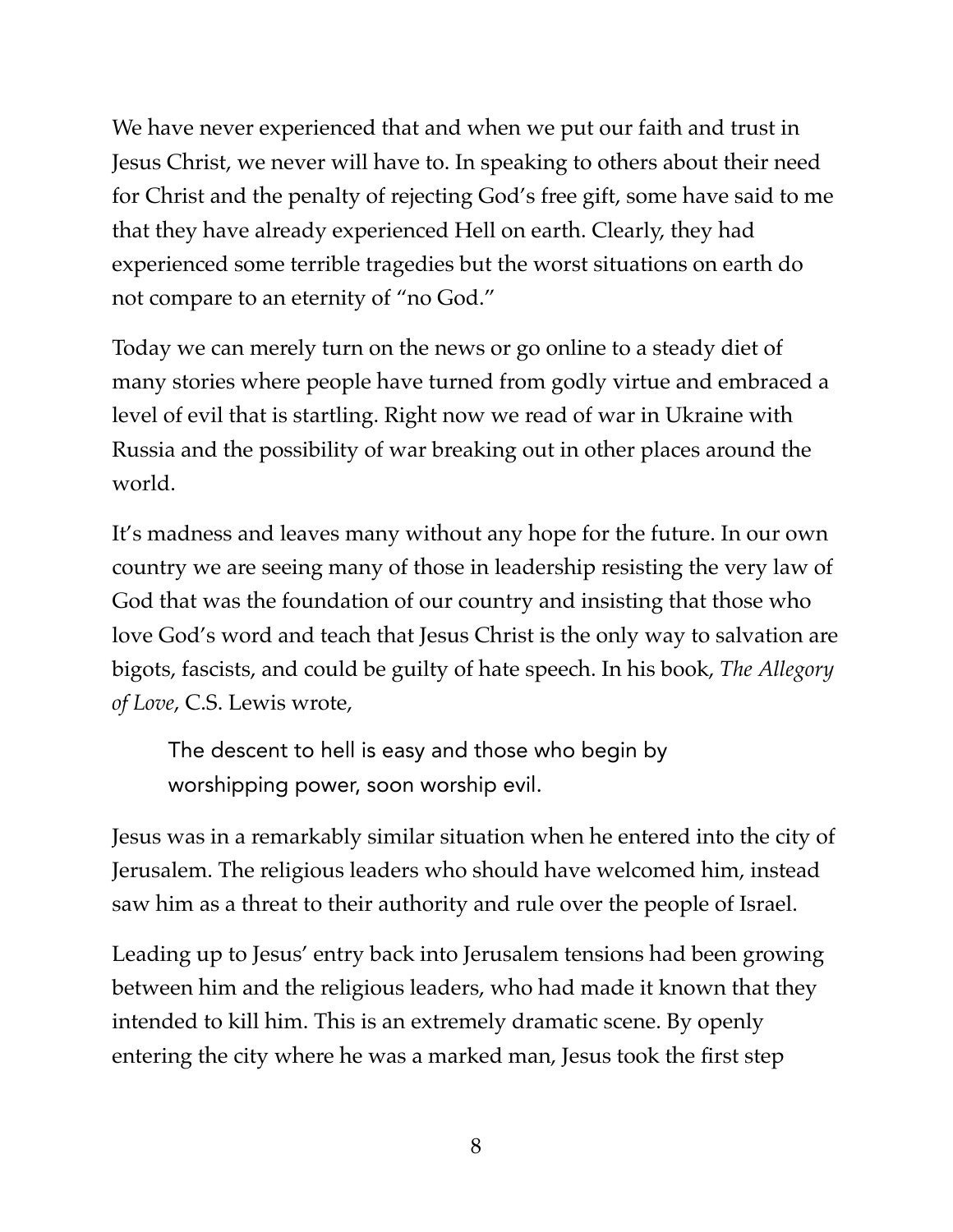toward the final confrontation. Again, it was an intentional move, and he knew there was to be no turning back.

Passover was one of the three major feasts that Jews were supposed to attend in Jerusalem, and consequently, the population of Jerusalem swelled enormously at this time. The city was packed not only with those who had come from all over to attend this feast, but also those who had come to see what Jesus would do.

There was a sense that a showdown was imminent. As this great crowd was beginning to gather from around Israel—and even the larger world of those who lived away from Jerusalem—news about Jesus was spreading and for many there was a feeling of hope that maybe, finally, the Messiah had come. This was the King, the royal Son of David that they had longed for.

The fact that they chose to welcome Jesus by waving palm branches reveals a lot about what it was that they were expecting from him. This had all the elements of a patriotic parade. Palm branches were a symbol of Jewish nationalism since the time of the Maccabees. F. F. Bruce in his commentary wrote,

From the time of the Maccabees palms or palm branches had been used as a national symbol. They had figured in the procession which celebrated the rededication of the temple in 164 BC (2 Maccabees 10:7) and again when winning the full political independence was celebrated under Simon in 141 BC. Later palms appeared as national symbols on the coins struck by the Judean insurgents during the first and second revolts against Rome (AD 66–70 and 132–135).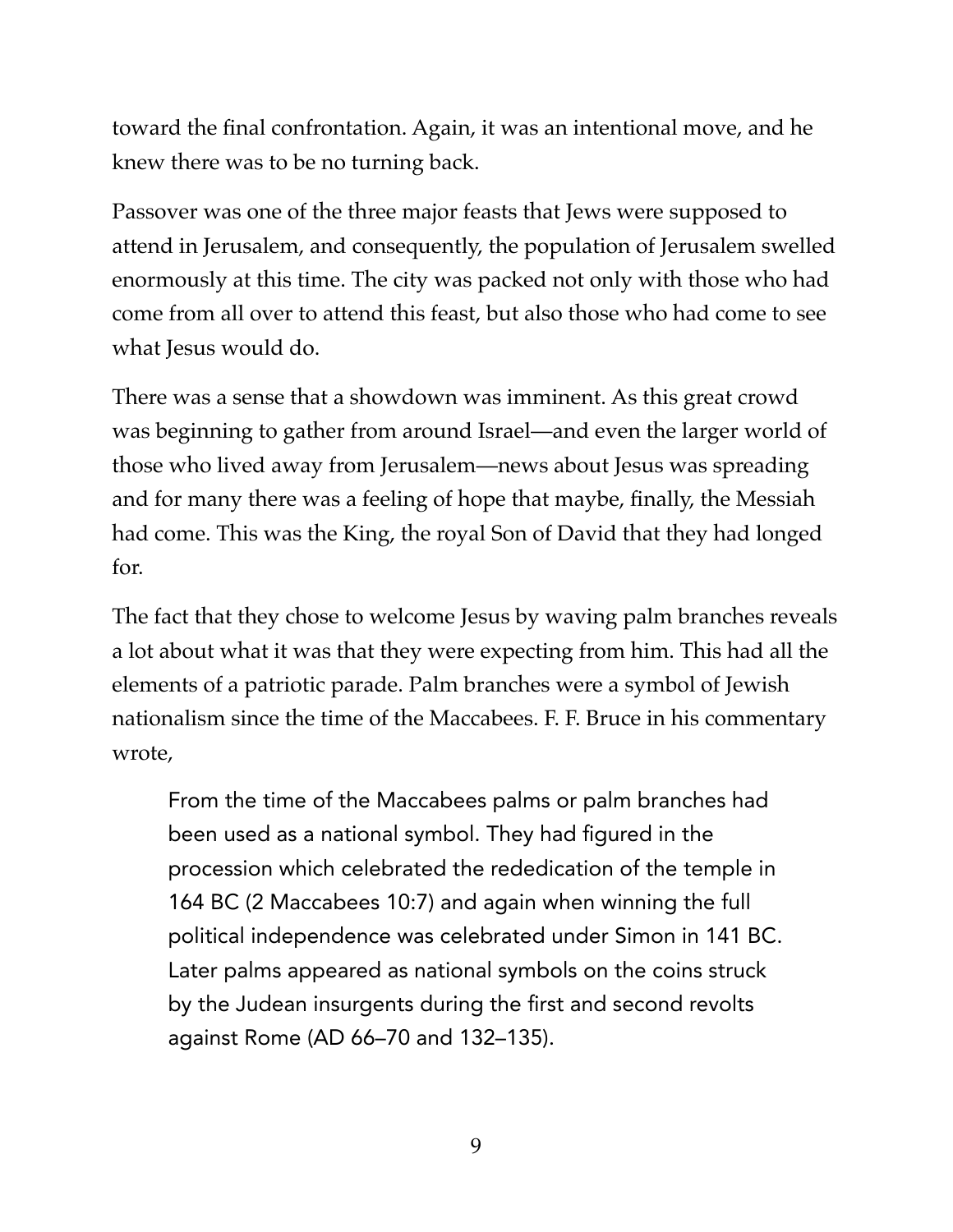Jesus would be the King like no other before Him and would rule over all that He had created, His vision not being limited to Israel, something they couldn't comprehend. Jesus knew the prophets and the role he was to play, but at the time he was the only one who did. John 12:16 recounts,

*His disciples did not understand these things at first, but when Jesus was glorified, then they remembered that these things had been written about him and had been done to him.*

If Jesus had settled for the throne of David in Jerusalem the real issue of mankind's bondage to sin and death would never have been dealt with and the kingdom of Satan would have remained in power and authority over the earth. At the time of his entry into Jerusalem, only Jesus fully understood what was at stake and that only he could do what was necessary to overcome the kingdom of darkness.

It was no coincidence that Jesus chose Passover to enter Jerusalem. Flavius Josephus, the 1st-century Roman-Jewish historian, wrote that one year a census was taken of the number of lambs slain for Passover and that figure was 256,500. Jesus entered Jerusalem walking in the midst of lambs who were destined for sacrifice during the celebration, and as he walked, he alone knew that they were a symbol of what he had come to be: John 1:29, *"the Lamb of God who takes away the sins of the world."*

Jesus was the living reality of what the sacrificial lambs pointed to—a sacrificial atonement that would be made once and for all. He knew what the scriptures foretold about the Messiah and was under no illusion that it would be easy. Scriptures like Isaiah 53:6–7 that we read this morning,

*All we like sheep have gone astray; we have turned, everyone, to his own way*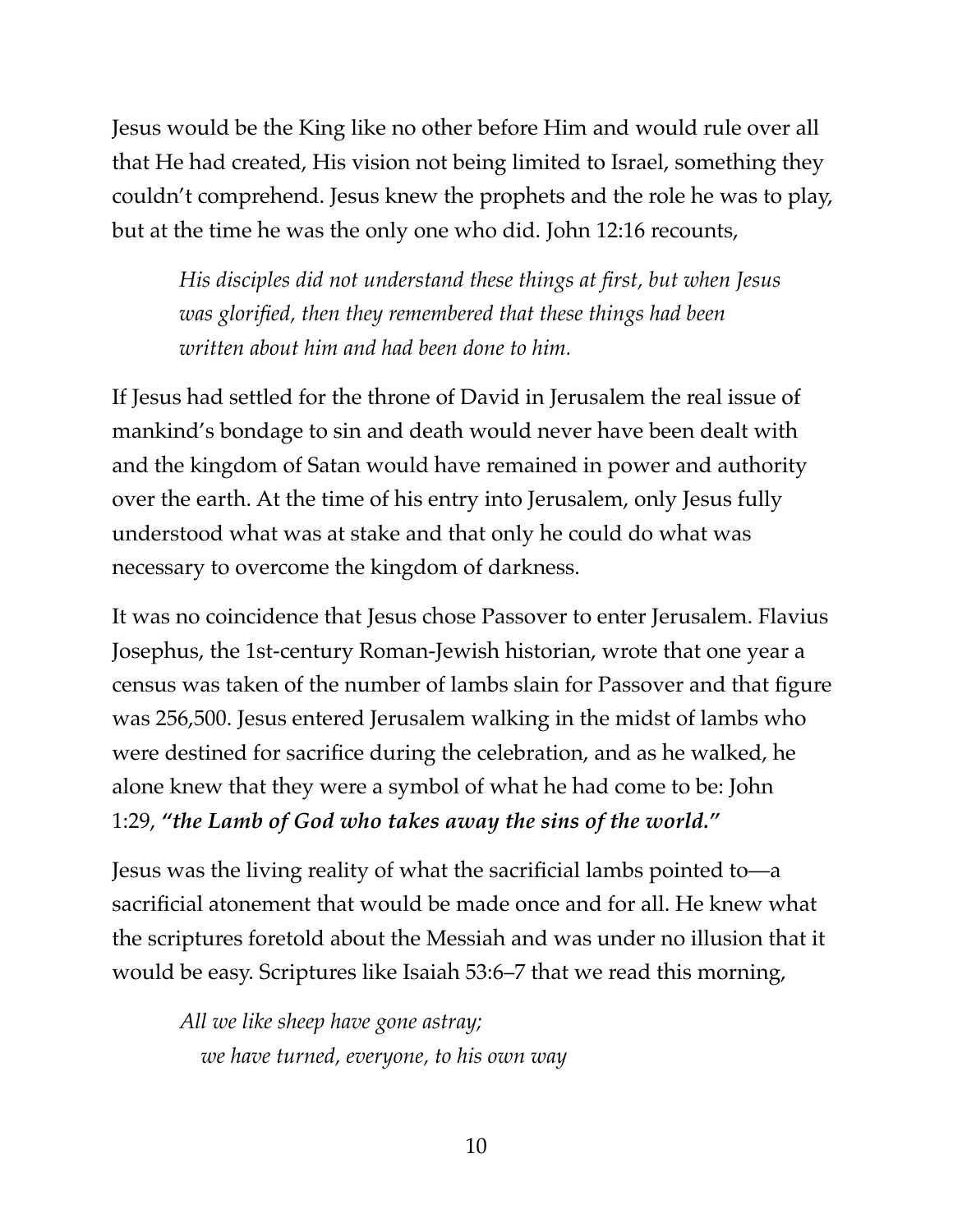*and the Lord has laid on him the iniquity of us all.* 

*He was oppressed, and he was afflicted, yet he opened not his mouth; like a lamb that is led to the slaughter, and like a sheep that before its shearers is silent, so he opened not his mouth.*

Unfortunately, the truth is that there are many churches that claim to gather to worship God but deny the divinity and authority of Jesus Christ alone, and as a consequence, they are merely celebrations of death. When he came into Jerusalem, they welcomed him as their new King, but when he went to the cross to pay the price for our sins, He did the kingliest thing that he could do, he laid down his life for his subjects.

As we consider all that is happening in our country and around the world it's a reminder that we are far from being through telling this story. Jesus won the victory over sin and death, but the battle for souls still rages. The only hope for our community, our state, our country and the world is Jesus Christ, and he has commanded "his body" to deliver the message of the cross to those around them, even if it comes at a great cost.

The task before us is to live into the victory that Jesus won and in His glorious name enter the fight that rages on all around us. Signs of the kingdom of darkness are all around. We don't have to look very far but can see the evidence and can read about it daily in the news. The task before us is to be living witnesses to the love and power of Christ to those around us and to be continually praying that God would use us in the lives of those in our community. Let's pray.

11